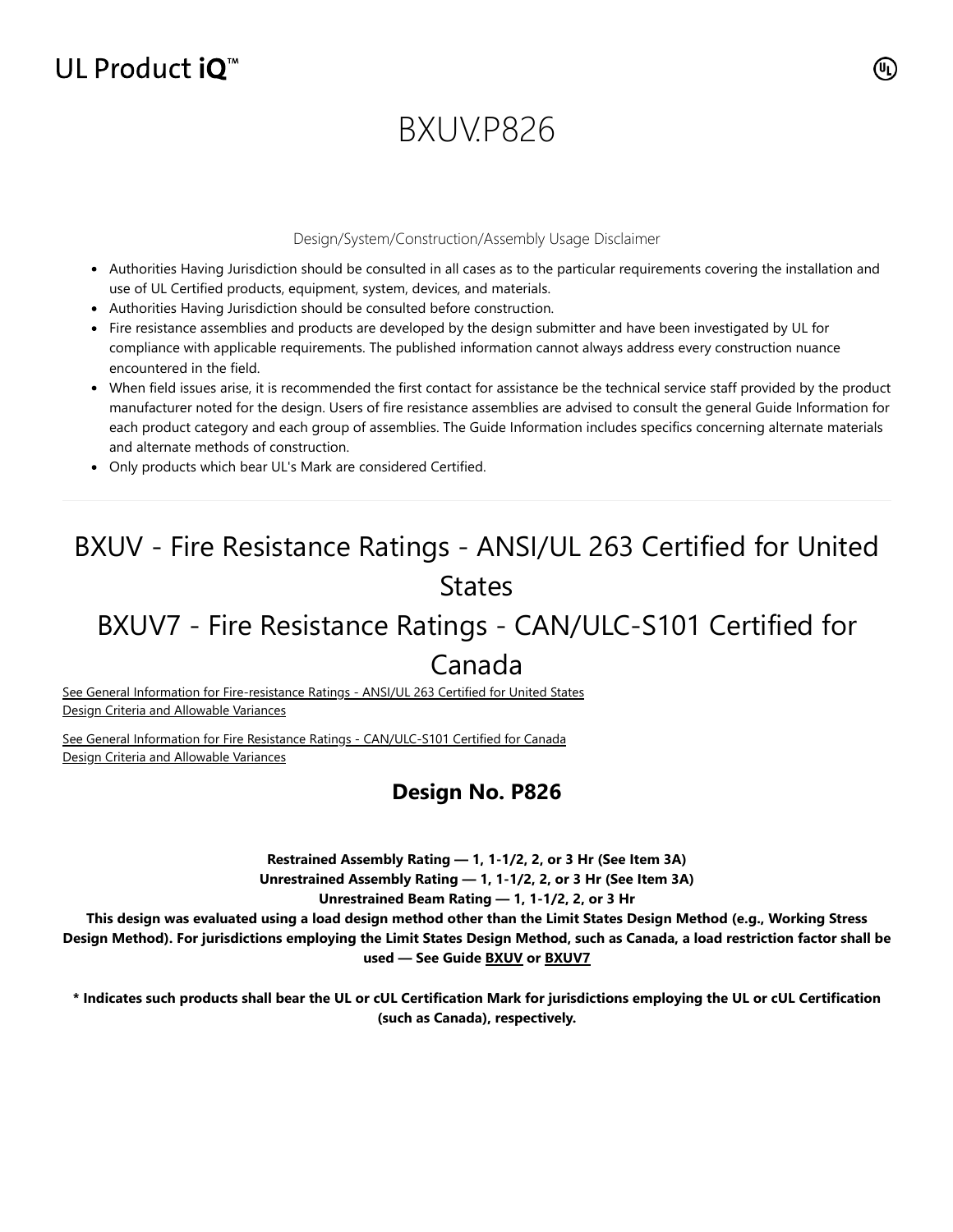

1. **Steel Supports —** W6x16 steel beam (min size) or 10K1 steel joist, (min size) having the following properties: Top chords consisting of two 1-1/4 by 1-1/4 by 0.135 in. thick steel angles; Lower chord consisting of two 1 by 1 by 0.113 in. thick steel angles; Bearing plates consisting of two 1-1/4 by 1-1/4 by 0.134 in. thick steel angles, 8 in. in length; Diagonal web members consisting of 0.561 in. diam steel rods.

1A. **Bridging —** (Not shown) — Min 1-1/4 by 1-1/4 by 1/8 in. thick steel angles welded to top and bottom chords of each joist. Number and spacing of bridging angles per Steel Joist Institute specification. Bridging coated with the same thickness of Spray-Applied Fire Resistive Materials as the joist(s)-See Item 6.

2. **Roof Covering\* —** Consists of hot mopped or cold application, fluid applied roof coating materials compatible with insulation(s) described herein which provide Class A, B or C coverings. See Roofing Materials and Systems Directory-Roof Covering Materials (TEVT).

3. **Roof Insulation — Foamed Plastic\* —** Polyurethane foamed plastic roof insulation. Formed by the simultaneous spraying of two liquid components applied over the gypsum wallboard at a nom thickness of 1 to 5 in. in accordance with the manufacturer's instructions, unless stated otherwise below.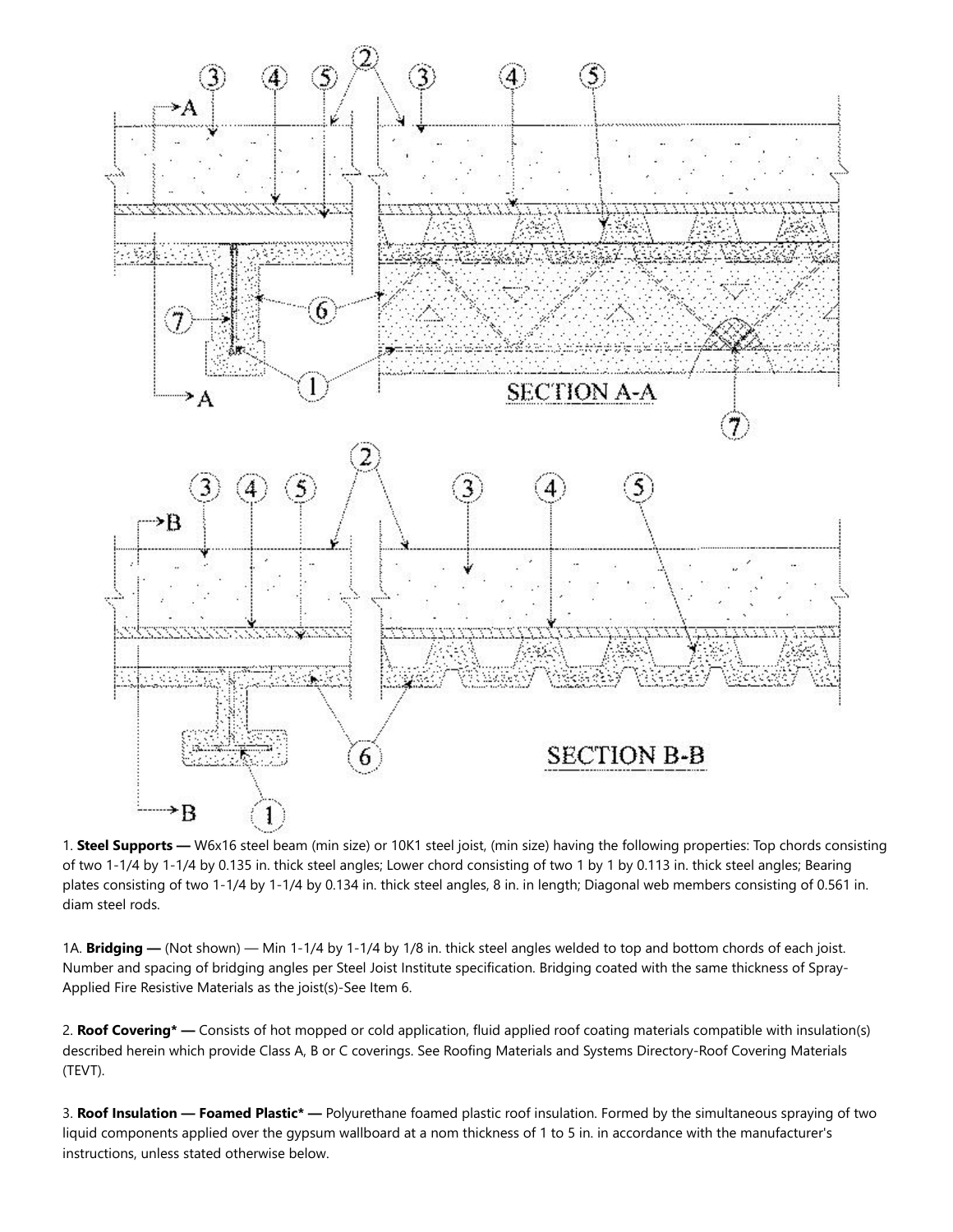**CARLISLE ROOF FOAM AND COATINGS** — Types SW-200, PSI-S245-25/30, "Bayseal 2.5," "Bayseal 2.7," "Premiseal 281," "Bayseal 3.0," or "Premiseal 301" may be applied at a nom thickness of 1 to 5 in. UCSC "Durazone SFC II," "Bayseal 2.4," or "Bayseal 2.7P" may be applied at a nom thickness of 1 to 10 in.

**BASF CORP** — Types FE348-2.5, FE348-2.8, FE348-3.0, ELASTOSPRAY 81255, ELASTOSPRAY 81285, ELASTOSPRAY 81305, SKYTITE C1

**BASF CORP** — Elastospray 5100-2.0, Elastospray 5100-2.5, Elastospray 81302, Elastospray 81272, Elastospray Alpha System, Elastospray 81252.

**HENRY COMPANY L L C** — Types RT-2031, RT-2035.

**NCFI POLYURETHANES** — Types 591, 692, 10-001.

**SWD URETHANE CO** — Type 525b.

3A. **As an alternate to Item 3 — (Not Shown) — Foamed Plastic\* —** 36 by 48 in. (min size) polyisocyanurate foamed plastic insulation boards applied in one or more layers. Min thickness of 1 in. with a max thickness of 5 in. Boards to be installed with end joints staggered a min of 6 in. in adjacent rows. When applied in more than one layer, each layer to be offset in both directions from the layer below a min of 6 in. in order to lap all joints.

**JOHNS MANVILLE** — ENRGY 3 25 psi, ENRGY 3, Tapered ENRGY 3, Tapered ENRGY 3 25 psi, ENRGY 3 AGF, Tapered ENRGY 3 AGF, ENRGY 3 25 psi AGF, Tapered ENRGY 3 25 psi AGF, ENRGY 3 CGF, Tapered ENRGY 3 CGF, ENRGY 3 25 psi CGF, Tapered ENRGY 3 25 psi CGF, ISO-3, Tapered ISO-3, ValuTherm, Tapered ValuTherm, ValuTherm 25 psi, Tapered ValuTherm 25 psi, ValuTherm AGF, Tapered ValuTherm AGF, ValuTherm 25 psi AGF, Tapered ValuTherm 25 psi AGF, ValuTherm CGF, Tapered ValuTherm CGF, ValuTherm 25 psi CGF, Tapered ValuTherm 25 psi CGF.

3B. **Building Units\* —** Not Shown — As an alternate to Items 3 and 3A, composite polyisocyanurate foamed plastic insulation board with an adhered nailing surface, nom 48 by 48 or 96 in. may be used with the following limitations. These composite building units have ventilation slots internal to the panels. The thickness of the panel depends upon the thinnest portion of the polyisocyanurate insulation. The following dimensions apply to the polyisocyanurate insulation, min 1 in. thick with a max thickness of 5 in. **GAF** — Type INSUL-AIR.

### **JOHNS MANVILLE** — Type ISO-VENT.

3C. **Roof Insulation — Foamed Plastic\* —** Polyurethane foamed plastic roof insulation. Formed by the simultaneous spraying of two liquid components applied over the gypsum wallboard at a nom thickness of 1 to 5 in. in accordance with the manufacturer's instructions. The Rating is only applicable to Restrained and Unrestrained Assembly Ratings of 2 Hr. when 2-1/2" of Spray-Applied Fire Resistive Materials are applied to the deck (Item 6).

**LAPOLLA INDUSTRIES INC** — Types LPA2500H, LPA2800H, LPA3000H, LPA2500, LPA2800, LPA3000.

4. **Gypsum Board\* — Any 5/8 in. thick UL Classified Gypsum Board that is eligible for use in Design Nos. L501, G512 or U305.** Nom. 5/8 in. thick, supplied in 4 ft wide sheets. Min weight 2.2 psf. Installed perpendicular to steel roof deck with all joints tightly butted and end joint staggered and offset from steel roof deck side lap lints. **CABOT MANUFACTURING ULC** [\(View Classification\)](https://database.ul.com/cgi-bin/XYV/cgifind/LISEXT/1FRAME/srchres.html?collection=/data3/verity_collections/lisext&vdkhome=/data3/verity_sw_rev24/common&SORT_BY=textlines:asc,ccnshorttitle:asc&query=100562937+%3CIN%3ESubscrbr_ID+and+CKNX*+%3CIN%3ECCN) — CKNX.R25370

**AMERICAN GYPSUM CO** [\(View Classification\)](https://database.ul.com/cgi-bin/XYV/cgifind/LISEXT/1FRAME/srchres.html?collection=/data3/verity_collections/lisext&vdkhome=/data3/verity_sw_rev24/common&SORT_BY=textlines:asc,ccnshorttitle:asc&query=283066001+%3CIN%3ESubscrbr_ID+and+CKNX*+%3CIN%3ECCN) — CKNX.R14196

**BEIJING NEW BUILDING MATERIALS PUBLIC LTD CO** [\(View Classification\)](https://database.ul.com/cgi-bin/XYV/cgifind/LISEXT/1FRAME/srchres.html?collection=/data3/verity_collections/lisext&vdkhome=/data3/verity_sw_rev24/common&SORT_BY=textlines:asc,ccnshorttitle:asc&query=736720001+%3CIN%3ESubscrbr_ID+and+CKNX*+%3CIN%3ECCN) — CKNX.R19374

**CERTAINTEED GYPSUM INC** [\(View Classification\)](https://database.ul.com/cgi-bin/XYV/cgifind/LISEXT/1FRAME/srchres.html?collection=/data3/verity_collections/lisext&vdkhome=/data3/verity_sw_rev24/common&SORT_BY=textlines:asc,ccnshorttitle:asc&query=100219806+%3CIN%3ESubscrbr_ID+and+CKNX*+%3CIN%3ECCN) — CKNX.R3660

**CGC INC** [\(View Classification\)](https://database.ul.com/cgi-bin/XYV/cgifind/LISEXT/1FRAME/srchres.html?collection=/data3/verity_collections/lisext&vdkhome=/data3/verity_sw_rev24/common&SORT_BY=textlines:asc,ccnshorttitle:asc&query=846414005+%3CIN%3ESubscrbr_ID+and+CKNX*+%3CIN%3ECCN) — CKNX.R19751

**CERTAINTEED GYPSUM INC** [\(View Classification\)](https://database.ul.com/cgi-bin/XYV/cgifind/LISEXT/1FRAME/srchres.html?collection=/data3/verity_collections/lisext&vdkhome=/data3/verity_sw_rev24/common&SORT_BY=textlines:asc,ccnshorttitle:asc&query=100219806+%3CIN%3ESubscrbr_ID+and+CKNX*+%3CIN%3ECCN) — CKNX.R18482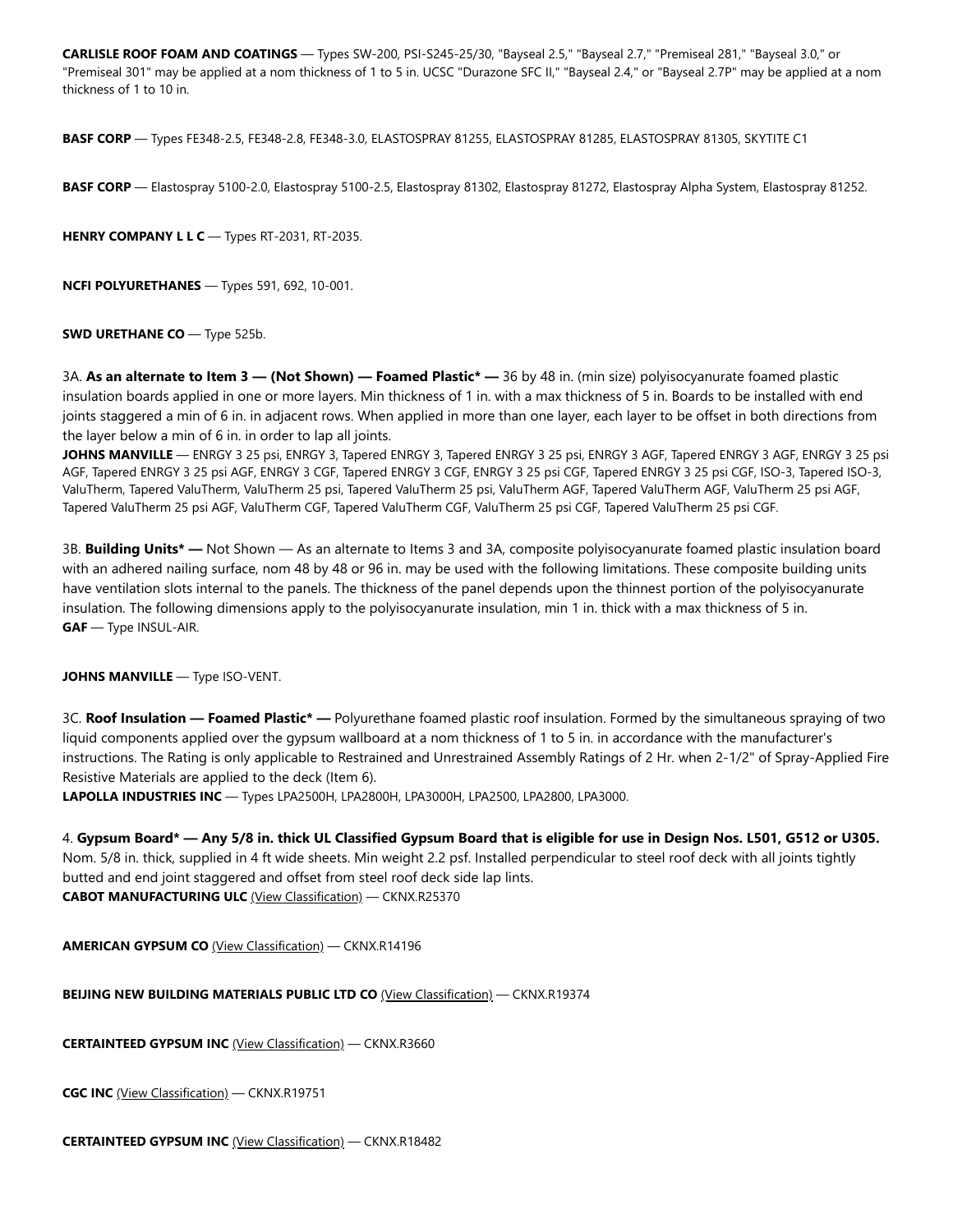#### **GEORGIA-PACIFIC GYPSUM L L C** [\(View Classification\)](https://database.ul.com/cgi-bin/XYV/cgifind/LISEXT/1FRAME/srchres.html?collection=/data3/verity_collections/lisext&vdkhome=/data3/verity_sw_rev24/common&SORT_BY=textlines:asc,ccnshorttitle:asc&query=299592001+%3CIN%3ESubscrbr_ID+and+CKNX*+%3CIN%3ECCN) — CKNX.R2717

**LOADMASTER SYSTEMS INC** [\(View Classification\)](https://database.ul.com/cgi-bin/XYV/cgifind/LISEXT/1FRAME/srchres.html?collection=/data3/verity_collections/lisext&vdkhome=/data3/verity_sw_rev24/common&SORT_BY=textlines:asc,ccnshorttitle:asc&query=226521001+%3CIN%3ESubscrbr_ID+and+CKNX*+%3CIN%3ECCN) — CKNX.R11809

**NATIONAL GYPSUM CO** [\(View Classification\)](https://database.ul.com/cgi-bin/XYV/cgifind/LISEXT/1FRAME/srchres.html?collection=/data3/verity_collections/lisext&vdkhome=/data3/verity_sw_rev24/common&SORT_BY=textlines:asc,ccnshorttitle:asc&query=923830002+%3CIN%3ESubscrbr_ID+and+CKNX*+%3CIN%3ECCN) — CKNX.R3501

**PABCO BUILDING PRODUCTS L L C, DBA PABCO GYPSUM** [\(View Classification\)](https://database.ul.com/cgi-bin/XYV/cgifind/LISEXT/1FRAME/srchres.html?collection=/data3/verity_collections/lisext&vdkhome=/data3/verity_sw_rev24/common&SORT_BY=textlines:asc,ccnshorttitle:asc&query=100046076+%3CIN%3ESubscrbr_ID+and+CKNX*+%3CIN%3ECCN) — CKNX.R7094

**PANEL REY S A** [\(View Classification\)](https://database.ul.com/cgi-bin/XYV/cgifind/LISEXT/1FRAME/srchres.html?collection=/data3/verity_collections/lisext&vdkhome=/data3/verity_sw_rev24/common&SORT_BY=textlines:asc,ccnshorttitle:asc&query=544217001+%3CIN%3ESubscrbr_ID+and+CKNX*+%3CIN%3ECCN) — CKNX.R21796

**SIAM GYPSUM INDUSTRY (SARABURI) CO LTD** [\(View Classification\)](https://database.ul.com/cgi-bin/XYV/cgifind/LISEXT/1FRAME/srchres.html?collection=/data3/verity_collections/lisext&vdkhome=/data3/verity_sw_rev24/common&SORT_BY=textlines:asc,ccnshorttitle:asc&query=798029001+%3CIN%3ESubscrbr_ID+and+CKNX*+%3CIN%3ECCN) — CKNX.R19262

**THAI GYPSUM PRODUCTS PCL** [\(View Classification\)](https://database.ul.com/cgi-bin/XYV/cgifind/LISEXT/1FRAME/srchres.html?collection=/data3/verity_collections/lisext&vdkhome=/data3/verity_sw_rev24/common&SORT_BY=textlines:asc,ccnshorttitle:asc&query=100584219+%3CIN%3ESubscrbr_ID+and+CKNX*+%3CIN%3ECCN) — CKNX.R27517

**UNITED STATES GYPSUM CO** [\(View Classification\)](https://database.ul.com/cgi-bin/XYV/cgifind/LISEXT/1FRAME/srchres.html?collection=/data3/verity_collections/lisext&vdkhome=/data3/verity_sw_rev24/common&SORT_BY=textlines:asc,ccnshorttitle:asc&query=730408054+%3CIN%3ESubscrbr_ID+and+CKNX*+%3CIN%3ECCN) — CKNX.R1319

**USG BORAL DRYWALL SFZ LLC** [\(View Classification\)](https://database.ul.com/cgi-bin/XYV/cgifind/LISEXT/1FRAME/srchres.html?collection=/data3/verity_collections/lisext&vdkhome=/data3/verity_sw_rev24/common&SORT_BY=textlines:asc,ccnshorttitle:asc&query=P1802957+%3CIN%3ESubscrbr_ID+and+CKNX*+%3CIN%3ECCN) — CKNX.R38438

**USG MEXICO S A DE C V** [\(View Classification\)](https://database.ul.com/cgi-bin/XYV/cgifind/LISEXT/1FRAME/srchres.html?collection=/data3/verity_collections/lisext&vdkhome=/data3/verity_sw_rev24/common&SORT_BY=textlines:asc,ccnshorttitle:asc&query=287840003+%3CIN%3ESubscrbr_ID+and+CKNX*+%3CIN%3ECCN) — CKNX.R16089

5. **Steel Roof Deck — Unclassified —** Min 36 in. wide, 1-1/2 in. deep, galv fluted steel deck. Min gauge is 22 MSG. Flutes approx 6 in. OC, crests approx 3-1/2 in. wide, valleys approx 1-1/2 in. wide. Welded to supports 12 in. OC. Adjacent units welded 18 in. OC along side lap joints or mechanically fastened with Type S-10 1/2 in. long steel screws 18 in. OC. **Classified Steel Floor and Form Units\*** — Noncomposite, 1-1/2 in. deep, galv units, min gauge is 22 MSG. Welded to supports with welding washers 12 in. OC. Side lap joints of adjacent units welded or secured together with No. 12 by 1/2 in. Self-drilling, Self-tapping steel screws midway between steel joists.

**CANAM GROUP INC** — Types P-3606 or P-3615; 36 in. wide Types 1.5B, 1.5BI

**CANAM STEEL CORP** — Types P-3606 or P-3615.

6. **Spray-Applied Fire Resistive Materials\* —** Applied by mixing with water and spraying in more than one coat to a final thickness as shown above and on the table below, to steel surfaces which must be clean and free of dirt, loose scale and oil. Min average and min individual density of 15/14 pcf, respectively for Type DC/F, II, or II HS. Min average and min individual densities of 22 and 19 pcf, respectively for Type HP. For method of density determination, refer to Design Information Section.

| <b>Restrained</b><br><b>Assembly</b> | <b>Unrestrained</b><br><b>Assembly</b> | <b>Unrestrained</b><br><b>Beam</b> |             | Mtl Thkns In. |             |  |
|--------------------------------------|----------------------------------------|------------------------------------|-------------|---------------|-------------|--|
| <b>Rating Hr</b>                     | <b>Rating Hr</b>                       | <b>Rating Hr</b>                   | on          | on            | on          |  |
|                                      |                                        |                                    | <b>Deck</b> | <b>Joist</b>  | <b>Beam</b> |  |
|                                      | 1                                      |                                    | $1 - 1/2$   | $1 - 5/16$    | 3/4         |  |
| $1 - 1/2$                            | $1 - 1/2$                              | $1 - 1/2$                          | $1 - 11/16$ | 2             | 7/8         |  |
| 2                                    | 2                                      | $\overline{c}$                     | $2 - 1/2$   | $2 - 7/16$    | $1 - 1/8$   |  |
| 3                                    | $2^*$                                  | 3                                  | $2 - 1/2$   | $3 - 1/4$     | $1 - 1/2$   |  |

**ISOLATEK INTERNATIONAL** — Type DC/F, HP, II, or II HS, Type EBS or Type X adhesive/sealer optional.

6A. **Spray-Applied Fire Resistive Materials\* —** (Not Shown — As an alternate to Item 6) Applied by mixing with water and spraying in one or more coats to the thickness shown below, to steel surfaces which are clean and free of dirt, loose scale and oil. Min average and min individual density of 15 and 14 pcf, respectively, for Types 300, 300AC, 300ES, 300HS, 300N, 3000, 3000ES and SB. For Types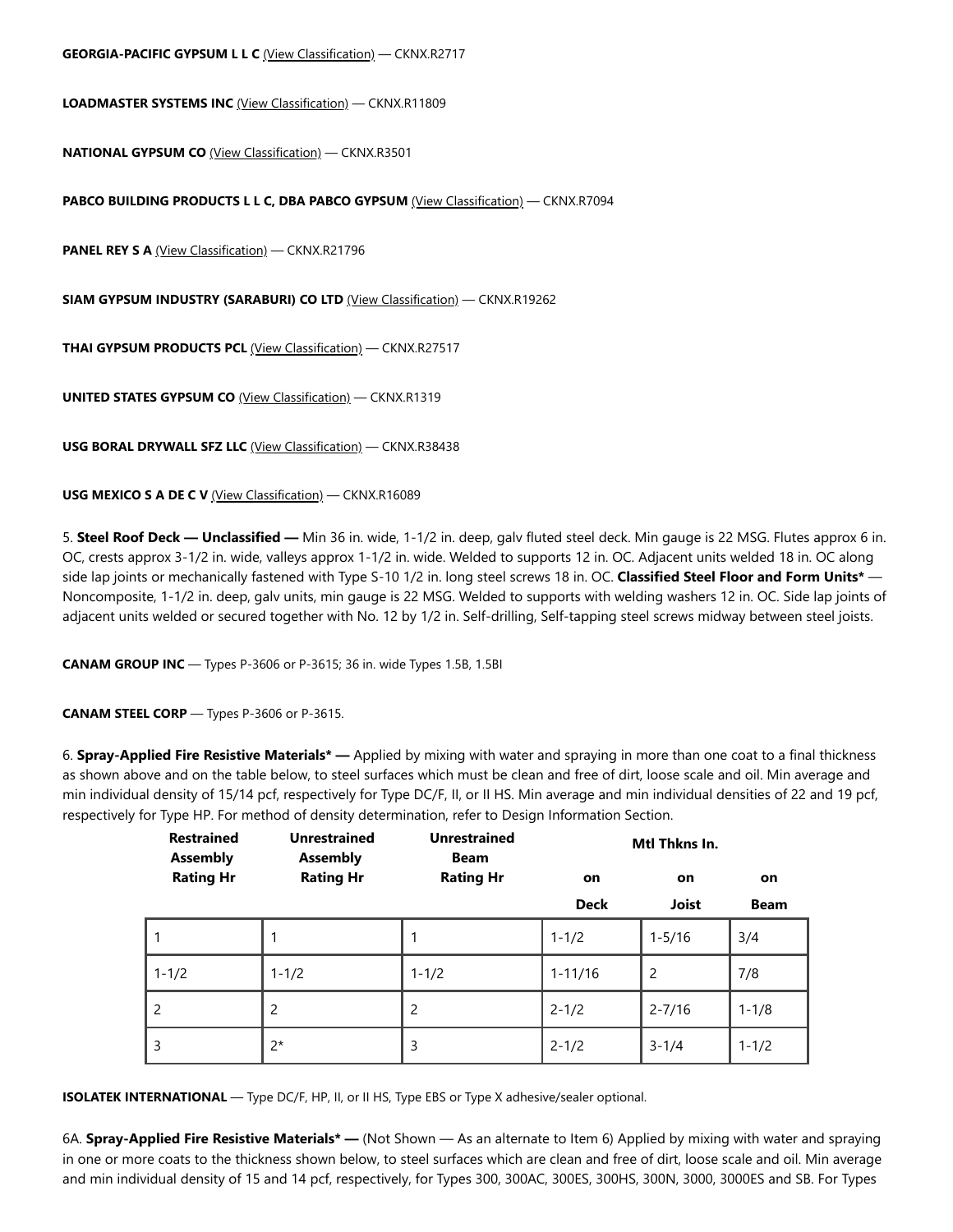400AC and 400ES min average and min individual density of 22 and 19 pcf, respectively. For method of density determination, see Design Information Section, Sprayed Material. Spray-Applied Fire Resistive Materials on steel deck shall cover screw tips by minimum 1/2 in. The min thickness of Spray-Applied Fire Resistive Materials required for various fire resistance ratings are shown in the table below:

| <b>Restrained</b><br><b>Assembly</b> | <b>Unrestrained</b><br><b>Assembly</b> | <b>Unrestrained</b><br><b>Beam</b> | Min<br><b>Insulation</b><br>Thkns In. |             | Mtl Thkns In. |             |
|--------------------------------------|----------------------------------------|------------------------------------|---------------------------------------|-------------|---------------|-------------|
| <b>Rating Hr</b>                     | <b>Rating Hr</b>                       | <b>Rating Hr</b>                   |                                       | on          | on            | on          |
|                                      |                                        |                                    |                                       | <b>Deck</b> | <b>Joist</b>  | <b>Beam</b> |
| 1                                    | 1                                      |                                    | 1                                     | 1/2         | 1             | 7/16        |
| $1 - 1/2$                            | $1 - 1/2$                              | $1 - 1/2$                          | 1                                     | 3/4         | $1 - 3/16$    | 9/16        |
| $\overline{2}$                       | 2                                      | $\overline{2}$                     | 1                                     | $1 - 1/16$  | $1 - 3/16$    | 13/16       |
| 2                                    | $\overline{2}$                         | $\overline{2}$                     | $\overline{2}$                        | 15/16       | $1 - 3/16$    | 13/16       |
| 3                                    | $2^*$                                  | 3                                  | 3                                     | $2 - 1/2$   | $1 - 5/8$     | $1 - 1/4$   |

**BERLIN CO LTD** — Types 300, 300ES, 300N or SB.

### **GREENTECH ASIA PACIFIC SDN BDH** — Type 300, 300ES, or 300HS.

**GREENTECH THERMAL INSULATION PRODUCTS MFG CO L L C** — Types 300, 300AC, or 400AC.

**ISOLATEK INTERNATIONAL** — Types 300, 300AC, 300ES, 300HS, 300N, SB, 400AC, 400ES, 3000 or 3000ES.

**NEWKEM PRODUCTS CORP** — Types 300, 300ES, 300N or SB.

6B. **Spray-Applied Fire Resistive Materials\* —** (Not Shown — As an alternate to Item 6 and 6A) Applied by mixing with water and spraying in one or more coats to the thickness shown below, to steel surfaces which are clean and free of dirt, loose scale and oil. Min average and min individual density of 17.5 and 16 pcf, respectively for Type 300TW. Min average and min individual density of 22 and 19 pcf, respectively for Type 400. For method of density determination, see Design Information Section, Sprayed Material. Spray-Applied Fire Resistive Materials on steel deck shall cover screw tips by minimum 1/2 in. The min thickness of Spray-Applied Fire Resistive Materials required for various fire resistance ratings are shown in the table below:

| <b>Restrained</b><br><b>Assembly</b> | <b>Unrestrained</b><br><b>Assembly</b> | <b>Unrestrained</b><br><b>Beam</b> | Min<br><b>Insulation</b><br>Thkns In. |             | Mtl Thkns In. |             |
|--------------------------------------|----------------------------------------|------------------------------------|---------------------------------------|-------------|---------------|-------------|
| <b>Rating Hr</b>                     | <b>Rating Hr</b>                       | <b>Rating Hr</b>                   |                                       | on          | on            | on          |
|                                      |                                        |                                    |                                       | <b>Deck</b> | <b>Joist</b>  | <b>Beam</b> |
|                                      |                                        | 1                                  |                                       | 1/2         |               | 7/16        |
| $1 - 1/2$                            | $1 - 1/2$                              | $1 - 1/2$                          | 1                                     | 3/4         | $1 - 3/16$    | 9/16        |
| 2                                    | $\overline{2}$                         | 2                                  |                                       | $1 - 1/16$  | $1 - 3/16$    | 13/16       |
| 2                                    | $\overline{2}$                         | $\overline{c}$                     | $\overline{c}$                        | 15/16       | $1 - 3/16$    | 13/16       |
| 3                                    | $2*$                                   | 3                                  | 3                                     | $2 - 1/2$   | $1 - 5/8$     | $1 - 1/4$   |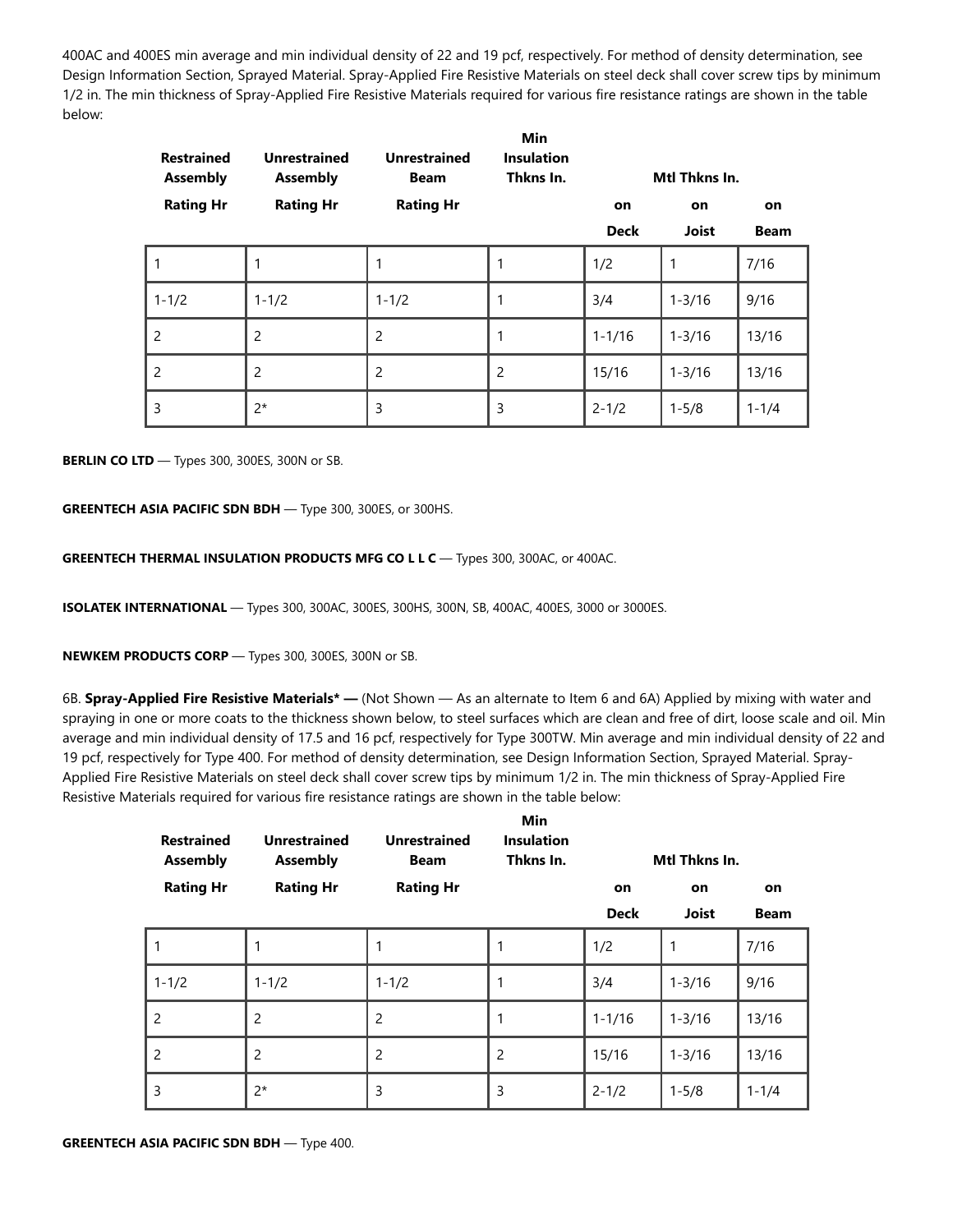**ISOLATEK INTERNATIONAL** — Types 300TW or 400.

#### **NEWKEM PRODUCTS CORP** — Type 400.

6C. **Spray-Applied Fire Resistive Materials\* —** (Not Shown — As an alternate to Items 6, 6A and 6B). Applied by mixing with water according to instructions on each bag of material. Mixture can be spray or trowel applied in one or more coats. The steel surfaces must be clean and free of dirt, loose scale, and oil. Min avg density of 44 pcf with min ind value of 40 pcf for Type M-II. Min avg density of 44 pcf with min ind value of 42 pcf for Type TG. For method of density determination, refer to Design Information Section, Sprayed Material.

| <b>Restrained</b><br><b>Assembly</b> | <b>Unrestrained</b><br><b>Assembly</b> | <b>Unrestrained</b><br><b>Beam</b> |             | Mtl Thkns In. |             |
|--------------------------------------|----------------------------------------|------------------------------------|-------------|---------------|-------------|
| <b>Rating Hr</b>                     | <b>Rating Hr</b>                       | <b>Rating Hr</b>                   | <b>on</b>   | on            | on          |
|                                      |                                        |                                    | Deck +      | <b>Joist</b>  | <b>Beam</b> |
|                                      | 1                                      | 1                                  | $1 - 1/2$   | $1 - 5/16$    | 13/16       |
| $1 - 1/2$                            | $1 - 1/2$                              | $1 - 1/2$                          | $1 - 11/16$ | 2             | 7/8         |
| 2                                    | 2                                      | 2                                  | $2 - 1/2$   | $2 - 7/16$    | $1 - 1/8$   |
| 3                                    | $2*$                                   | 3                                  | $2 - 1/2$   | $3 - 1/4$     | $1 - 1/2$   |

+ - Requires the use of metal lath, Item 5A.

**GREENTECH ASIA PACIFIC SDN BDH** - Type M-II, investigated for exterior use.

**GREENTECH THERMAL INSULATION PRODUCTS MFG CO L L C** — Types M-II or TG. Types M-II and TG Investigated for exterior use.

**ISOLATEK INTERNATIONAL** — Types M-II, or TG. Types M-II and TG Investigated for exterior use.

**NEWKEM PRODUCTS CORP** — Types M-II, or TG. Types M-II and TG Investigated for exterior use.

7. **Metal Lath —** (Optional) — Metal lath used to facilitate the spray application of the Spray-Applied Fire Resistive Material to the steel joists. Diamond mesh, 3/8 in. expanded steel, min 1.7 lb/sq yd fastened to one side of joists using No. 18 SWG steel wire, located at midheight of every other member or 18 in. OC whichever is less. Both sides of lath must be completely coated with Spray-Applied Fire Resistive Material, but with no min thickness requirements.

7A. **Glassfiber Mesh —** (Optional) — Not Shown — As an alternate to metal lath (Item 7), min 3/32 in. square mesh coated fiberglass scrim fabric, weighing a min of 1.9 oz/sq yd shall be attached to one side of each joist web member. The method of attachment must be sufficient to hold the mesh and the protection material in contact with the joist during its application and curing. An acceptable method of attaching the mesh is by embedding the mesh in min 1/4 in. long beads of hot-melted glue. The beads of glue shall be spaced a max 12 in. OC along the top chord of the bar joists. Another method of attachment is by use of 1-1/4 in. long, 1/2 in. wide hairpin clips formed from 0.064 in. diam steel wire, alternating from top to bottom of the joist web member.

| 8. <b>Adhesive<sup>*</sup></b> — Applied to steel roof deck in accordance with manufacturer's instructions. |
|-------------------------------------------------------------------------------------------------------------|
| <b>ISOLATEK INTERNATIONAL</b> — Type EBS or Type X.                                                         |

**\* Indicates such products shall bear the UL or cUL Certification Mark for jurisdictions employing the UL or cUL Certification (such as Canada), respectively.**